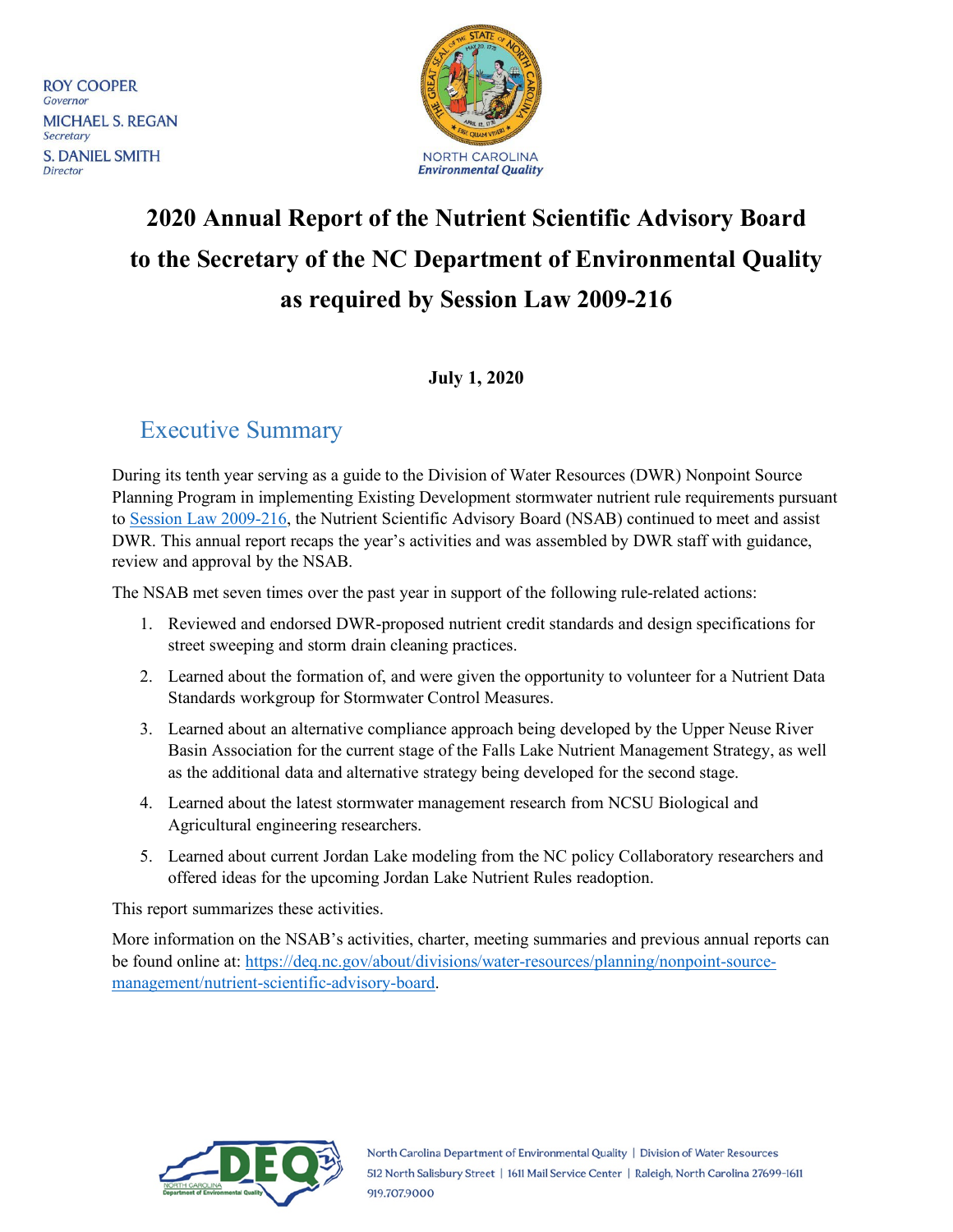# <span id="page-1-0"></span>Table of Contents

| III. |                                                                   |  |
|------|-------------------------------------------------------------------|--|
| IV.  |                                                                   |  |
| V.   |                                                                   |  |
| VI.  |                                                                   |  |
| VII. | Stormwater Control Measures - Nutrient Data Standards Workgroup 7 |  |
|      |                                                                   |  |
|      |                                                                   |  |
| X.   |                                                                   |  |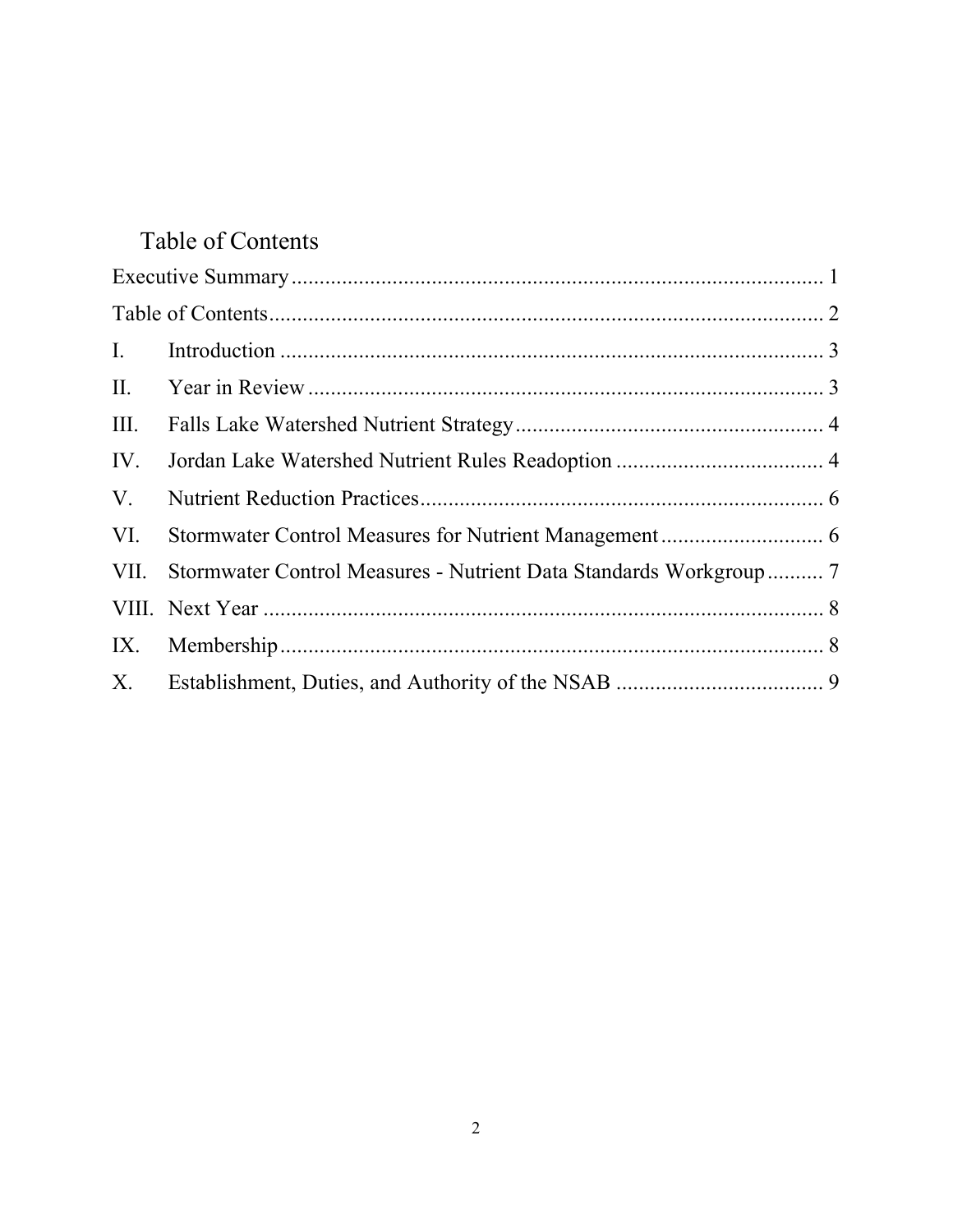### <span id="page-2-0"></span>I. Introduction

The Nutrient Scientific Advisory Board (NSAB), serving as a guide to the Division of Water Resources (DWR), with assistance from DWR Nonpoint Source Planning staff, continued to meet and assist DWR during 2019-2020. This annual report to the Secretary of the Department of Environmental Quality was assembled by DWR staff with guidance, review, and approval by the NSAB.

[Session Law 2009-216](http://www.ncleg.net/sessions/2009/bills/house/pdf/h239v6.pdf) established requirements for local governments and state/federal entities in the Jordan Lake watershed to reduce nutrient loading from existing developed lands. It also required the establishment of an advisory board to assist the state to identify, review, and refine strategies to reduce nutrient loading in the existing development community of Jordan Lake watershed and other watersheds that may face similar requirements in the future. Its full duties are listed in [Session Law found in Section](#page-7-0)  [X](#page-7-0) below and include advising the Secretary "on any other issue related to management and restoration of nutrient-impaired water bodies".

In 2010, the Secretary established a 10-member Nutrient Scientific Advisory Board. As specified by legislation, up to six of the board's members are representatives of local governments in the Jordan Lake watershed, while other members represent the conservation community, water quality science, stormwater engineering expertise and the N.C. Department of Transportation. In 2013, the NSAB added an advisor from the Falls Lake watershed to represent local governments subject to a similar set of rules in Falls Lake watershed.

Since its inception, the NSAB has actively assisted DWR to both better define nutrient reduction needs and improve the tools to reduce nutrient loading from existing developed lands. The remainder of this report provides updates on the NSAB's activities over the last year.

### <span id="page-2-1"></span>II. Year in Review

The NSAB endorsed Streetsweeping and Storm Drain Cleaning as nutrient reduction practices. Updates on other practices are outlined in Section V below above.

Nutrient trading guidance was set aside temporarily as other initiatives took priority for DWR nutrient staff, including completion of rules readoption for Neuse and Tar-Pamlico nutrient strategies. DWR intends to finalize trading guidance that reflects current authorities with further input from the NSAB and the public.

The NSAB planned to review the Existing Development Model Program for Falls Lake. This priority, led by DWR nutrient staff, was supplanted by the emergence of a related proposal from Falls local governments for a novel alternative implementation approach to existing development, being developed by the Upper Neuse River Basin Association. with support from DWR. Drafts of this locally driven alternative approach were presented for discussion at two NSAB meetings this year. Currently, the Falls Existing Development Model Program is under development by DWR, incorporating this alternative option.

The Falls Lake alternative implementation approach recognizes and accounts for forest preservation efforts underway in the watershed and promotes ongoing preservation efforts. This alternative approach, in combination with management recommendations from the N.C. Policy Collaboratory, has resulted in highlighting the importance of forest preservation as an effective tool in managing healthy watersheds. It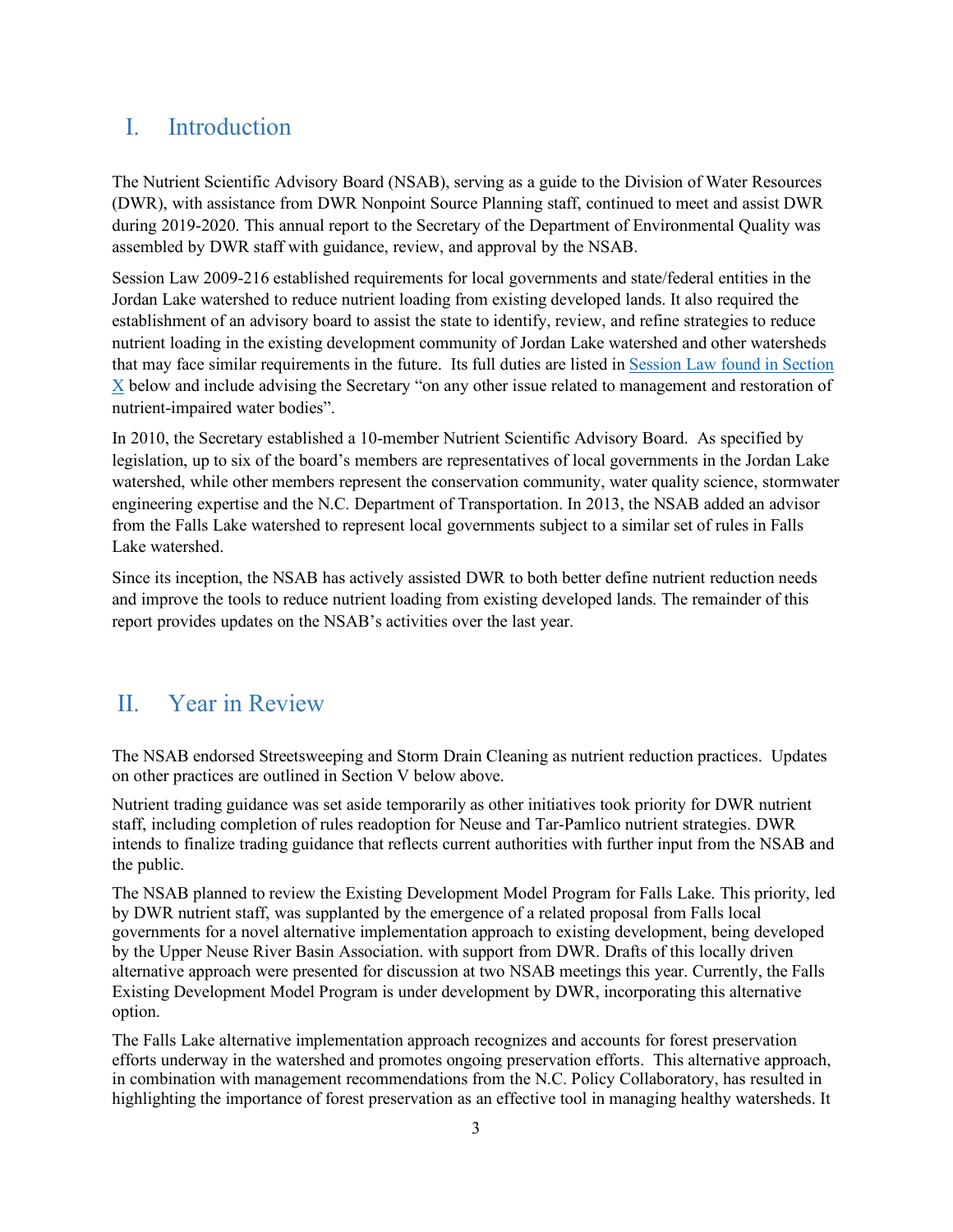continues to be critical to develop a long term management system that accounts for the benefits of forest preservation. Forest and natural systems preservation is supported as an appropriate investment option under the alternative approach.

### <span id="page-3-0"></span>III. Falls Lake Watershed Nutrient Strategy

While the NSAB was established primarily to assist the Jordan Lake nutrient strategy, it endeavors to learn about and transfer useful advances from nutrient strategies across NC including the nearby Falls Lake watershed. Durham and the NC Department of Transportation hold membership positions on the NSAB and straddle both the Jordan and Falls watershed, making them uniquely qualified to advise on both strategies. The Executive Director of the Upper Neuse River Basin Association (UNRBA) serves as an advisor to the NSAB, helping to span the information overlaps and gaps between both nutrient strategies.

This year, UNRBA staff presented:

- A summary of findings on reservoir nutrient behavior from their four-year, intensive Falls Lake monitoring and data analysis, which the NSAB considered relative to NC Policy Collaboratory study results for Jordan Lake reported in December 2019.
- An update on their ongoing process to develop paired watershed delivery and lake nutrient response models to inform the second stage of Falls nutrient management.
- The alternative compliance approach addressing existing development stormwater which they have been working on with DWR staff and others for the active first phase of the Falls rules. This approach in turn is providing a policy option for the NSAB and Jordan stakeholders to consider as they engage in the Jordan Lake One Water process (see Jordan item below).

All this Falls information provides the NSAB with a better understanding of stakeholder concerns as well as additional science and policy ideas for advancing watershed nutrient management.

### <span id="page-3-1"></span>IV. Jordan Lake Watershed Nutrient Rules Readoption

The NC Policy Collaboratory finished its Jordan Lake watershed research and modeling work in December 2019 and submitted its final report to the NC General Assembly in December 2019. The three water quality models developed for that process were presented to the NSAB in February 2020.

Additionally, the NSAB discussed the upcoming Jordan Rules readoption twice during this past year. The Board raised process needs, nutrient sources to consider and source control issues, and implementation policy ideas for staff's consideration.

The Division of Water Resources is using the Jordan Lake One Water (JLOW) planning process as its first step in public involvement for rules readoption. JLOW is a grass roots collaborative planning process initiated by watershed local governments and including other interested parties from across the watershed, including DWR and other DEQ divisions. Membership in the process continues to grow. Eight members of the NSAB serve on JLOW workgroups addressing the topics of: integrated watershed management;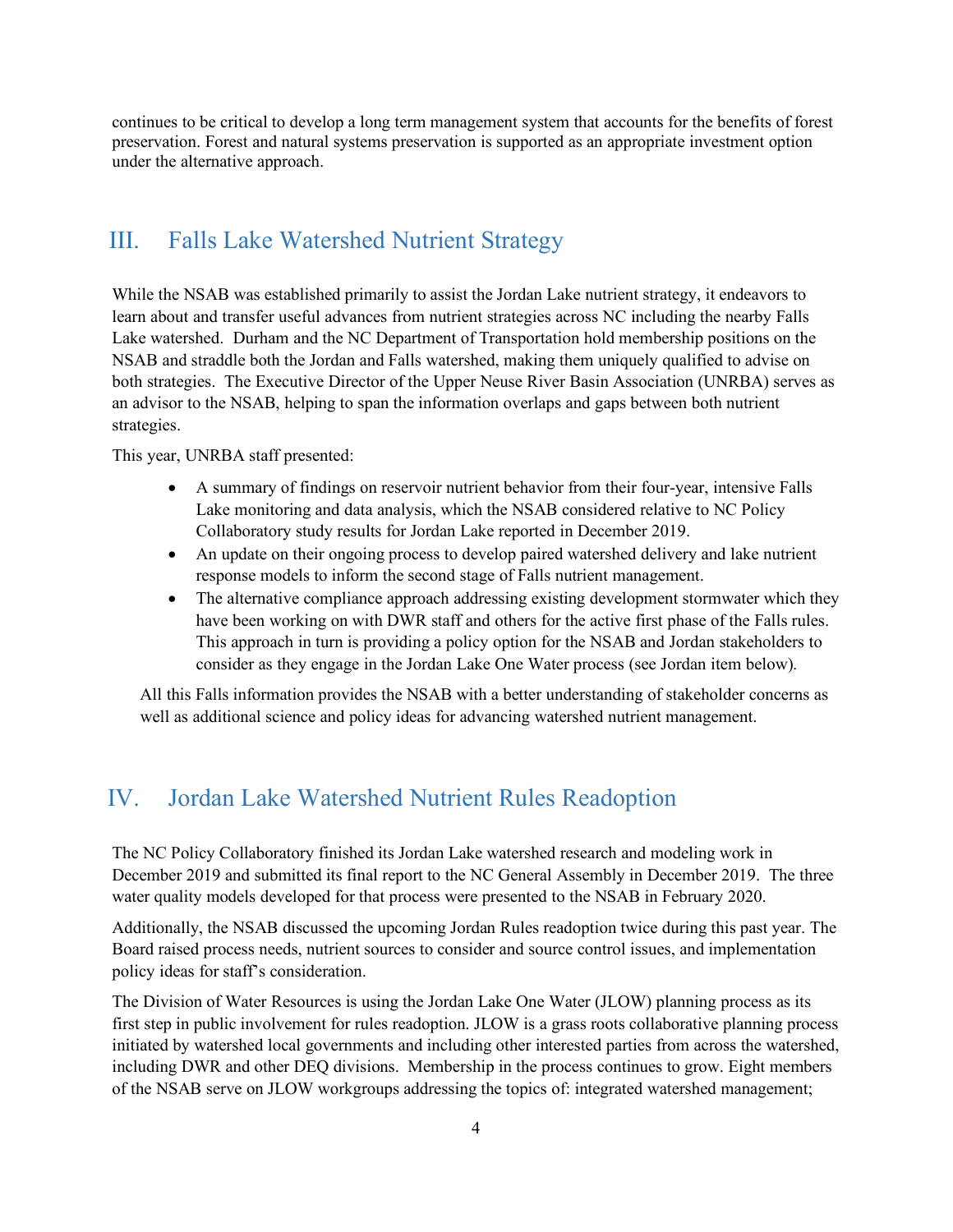practices evaluation, monitoring, and financing; and watershed organizational governance. Division staff and NSAB members periodically update the NSAB on JLOW planning activities. JLOW plans to release a draft set of recommendations for a Jordan Lake integrated watershed management plan in Fall 2020. A more comprehensive outreach and public input process by JLOW will follow before finalizing recommendations that will be submitted to DWR.

The JLOW integrated watershed management plan will be used to develop Jordan Lake watershed nutrient rule concepts as the rule readoption process continues. The NSAB will continue to stay involved in these processes.

#### **Timeline for Jordan Lake Nutrient Rules Readoption:**

2020

- Evaluate NC Policy Collaboratory findings
- Engage all stakeholders / Seek feedback / Fully participate in JLOW
- Receive JLOW recommendations

#### 2021

- Develop rule concepts
- Engage all stakeholders / Seek feedback
- Develop draft rules

#### 2022

- Revise and finalize draft rules
- Engage all stakeholders / Seek feedback
- Develop fiscal note

#### 2023

- EMC approves rules and fiscal note for public comment
- Hearing Officers deliberate
- EMC adopts rules
- Rules Review Commission approves rules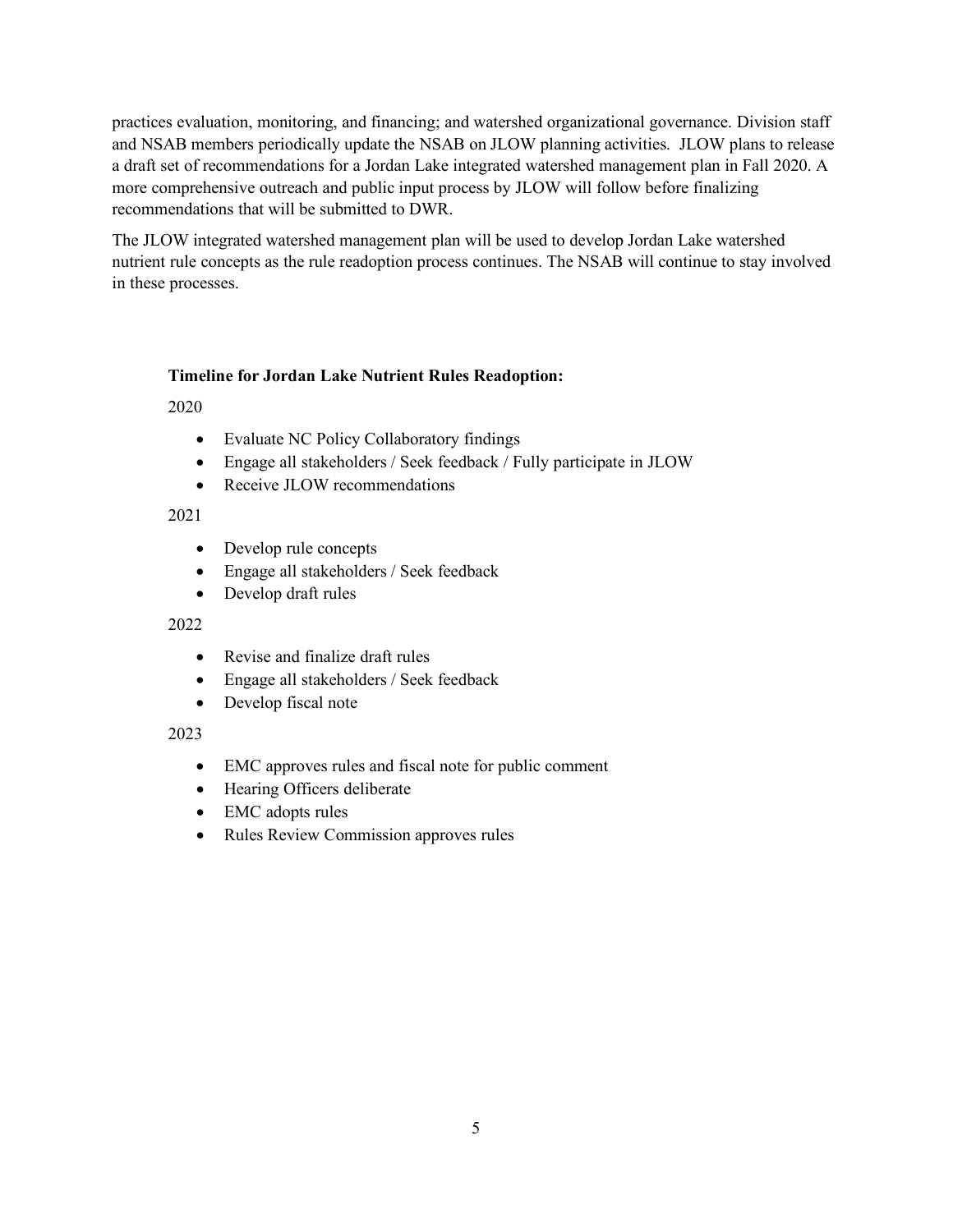## <span id="page-5-0"></span>V. Nutrient Reduction Practices

As they are approved by DWR, nutrient reduction practices of all kinds are added to the set of options local, state and federal parties may use to achieve nutrient load reductions from existing developed lands.

Staff develops new practice documents using DWR's credit development process; additions to research data; assistance from subject matter experts; discussion, review and advisement by the NSAB; and public comment. Vetted practices are approved by the DWR Director and added to the initial set approved by the EMC in 2013.

In the past year, the NSAB ha[s approved credit documents](https://deq.nc.gov/about/divisions/water-resources/planning/nonpoint-source-management/nutrient-offset-information#approved-nutrient-reduction-practices) for:

- Street Sweeping
- Storm Drain Cleaning

In the 2019 Annual report, the NSAB planned to review for potential endorsement the following nutrient reduction practices:

- 1. Street Sweeping approved
- 2. Storm Drain Cleaning approved
- 3. Forest Preservation removed; [See Section I](#page-2-1)
- 4. Malfunctioning Septic Systems moved to 2020-21
- 5. Riparian Buffer Improvements and Stream Restoration in Developed Areas (renamed: Riparian Revegetation and Stream Bank Stabilization) – partially completed; remains a priority; moved to 2021-22, given complexity and staff workload
- 6. Urban Reforestation moved to 2020-21, given staff workload
- 7. Wastewater Regionalization and Overtreatment moved to 2020-21, with Falls Existing Development model program

### <span id="page-5-1"></span>VI. Stormwater Control Measures for Nutrient Management

The NSAB helps identify and develop nutrient management practices that are used throughout the state. Members learn about the latest research from university researchers and private entities. Many of these research projects have local government partners as project site hosts. As subject matter experts and practitioners, the NSAB membership is uniquely qualified to help researchers and division staff identify questions of science and implementation policy. In 2020 the NSAB received instruction from NCSU Biological and Agricultural Engineering researchers on several stormwater treatment practices: regenerative stormwater conveyance, sand filter, and subsurface gravel wetland.

Regenerative stormwater conveyance (RSC) is a stormwater control measure (SCM) retrofitting eroded gullies to provide runoff treatment and reduction. RSCs consist of a series of riffles and pools with an underlying sand media layer. RSCs incorporate stream restoration techniques (step-pool sequences) and stormwater management strategies (media filtration) to capture small events, convey larger flows, and reduce erosion.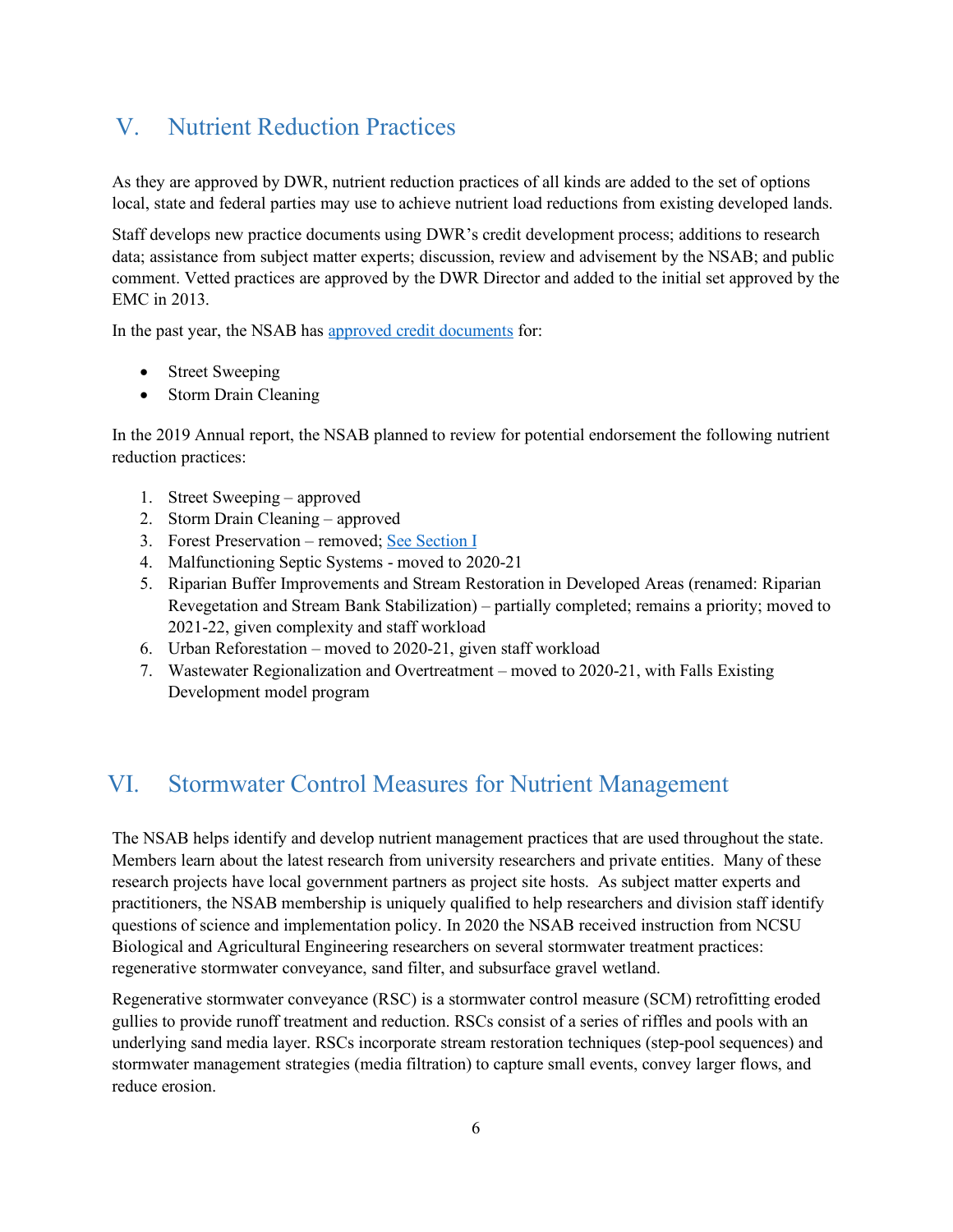Sub surface gravel wetlands are not yet an approved practice in NC but are being used in other states; the NSAB received an introduction to this practice's potential. Most stormwater sand filter research is on ground surface, open designs with limited nutrient performance focus; the NSAB was briefed on active research that is looking into below ground sand filters, especially for use in urban areas with limited space, that includes full evaluation of nutrient performance.

### <span id="page-6-0"></span>VII. Stormwater Control Measures - Nutrient Data Standards Workgroup

In 2019, with endorsement from the NSAB, the division formed a workgroup to develop nutrient data standards for Stormwater Control Measures (SCMs). Several NSAB members also serve on this workgroup.

Growing interest in finding the most cost-effective nutrient practices has included reevaluation of nutrient values previously established for urban stormwater control measures. This has led to a desire to standardize technical data requirements to support SCM nutrient credit revisions as well as new SCM approvals.

The Stormwater Program of the Division of Energy, Mineral and Land Resources (DEMLR) has authority for establishing and revising the set of acceptable SCMs for post-construction stormwater control. The Program works with stormwater researchers and the DWR NPS Planning Branch to set and revise nutrient credit assignments for these practices. The currently approved set of new development SCMs, including their nutrient crediting specifications, is captured in DEMLR's SCM Crediting Document.

NCSU researchers recently conducted a new analysis of SCM studies and are developing a screening tool for identifying suitable SCM treatment performance data. In April 2020, the workgroup began reviewing the research results and collaborating with the researchers on incorporating suitable data standards into the tool.

This workgroup goal is to develop data standards to support revisions to current SCM flow and nutrient values and to serve as planning guidance for future SCM studies. The nutrient data standards will be developed from the work of staff, subject matter experts, and stormwater researchers.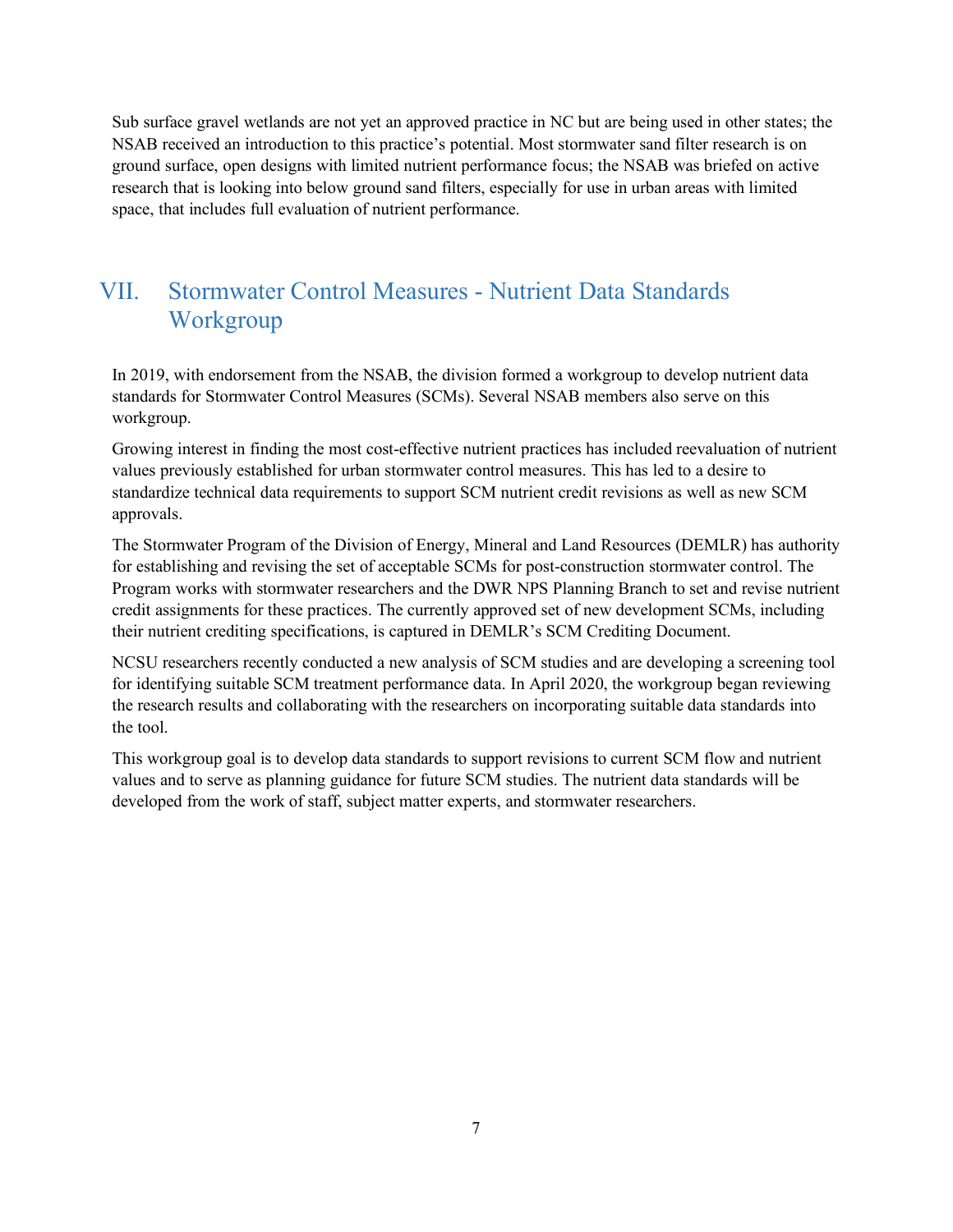### <span id="page-7-1"></span>VIII. Next Year

The NSAB will continue work on several important tasks in the coming year:

- Providing input to DWR staff on the Falls Lake Existing Development Model Program.
- As part of JLOW and subsequent public input, NSAB members will continue to contribute recommendations for an integrated watershed management plan and Jordan Lake watershed rule concepts.
- As time permits, given the above priorities, the NSAB will review and potentially endorse additional nutrient credit practices that may include: Urban Reforestation; Bioswales; Wastewater Regionalization/Overtreatment; and Malfunctioning Septic Systems.

### <span id="page-7-2"></span>IX. Membership

|                | <b>NSAB Position</b>                             | <b>Member</b>          | Organization                                                     |
|----------------|--------------------------------------------------|------------------------|------------------------------------------------------------------|
| 1              | Local Government Representative                  | Sandra Wilbur          | City of Durham                                                   |
| $\overline{2}$ |                                                  | Allison Weakley        | Town of Chapel Hill                                              |
| 3              |                                                  | Morgan DeWit           | Chatham County                                                   |
| $\overline{4}$ |                                                  | David Phlegar          | City of Greensboro                                               |
| 5              |                                                  | Josh Johnson           | Cities of Mebane and<br>Graham; Towns of Elon<br>and Gibsonville |
| 6              |                                                  | Eric Kulz              | Town of Cary                                                     |
| $\overline{7}$ | Professional or Academic Representative          | Michael Burchell       | <b>NCSU</b>                                                      |
| 8              | Professional Engineer                            | Sally Hoyt             | UNC- Chapel Hill                                                 |
| 9              | NC DOT Representative                            | Andy McDaniel          | NC DOT                                                           |
| 10             | <b>Conservation Organization Representative</b>  | Peter Raabe            | <b>American Rivers</b>                                           |
| 11             | Falls Lake Watershed Representative <sup>1</sup> | <b>Forrest Westall</b> | <b>Upper Neuse River Basin</b><br>Association                    |

#### **Nutrient Scientific Board Members**

[Session Law 2009-216](#page-7-0) (4)(a) listed in Section VIII calls for the establishment of the NSAB and stipulates five to 10 members with expertise or interests listed in the table above.

<span id="page-7-0"></span><sup>1</sup> In 2013 the NSAB chose to add an advisor to the board to represent the interests of Falls Lake Watershed local governments.